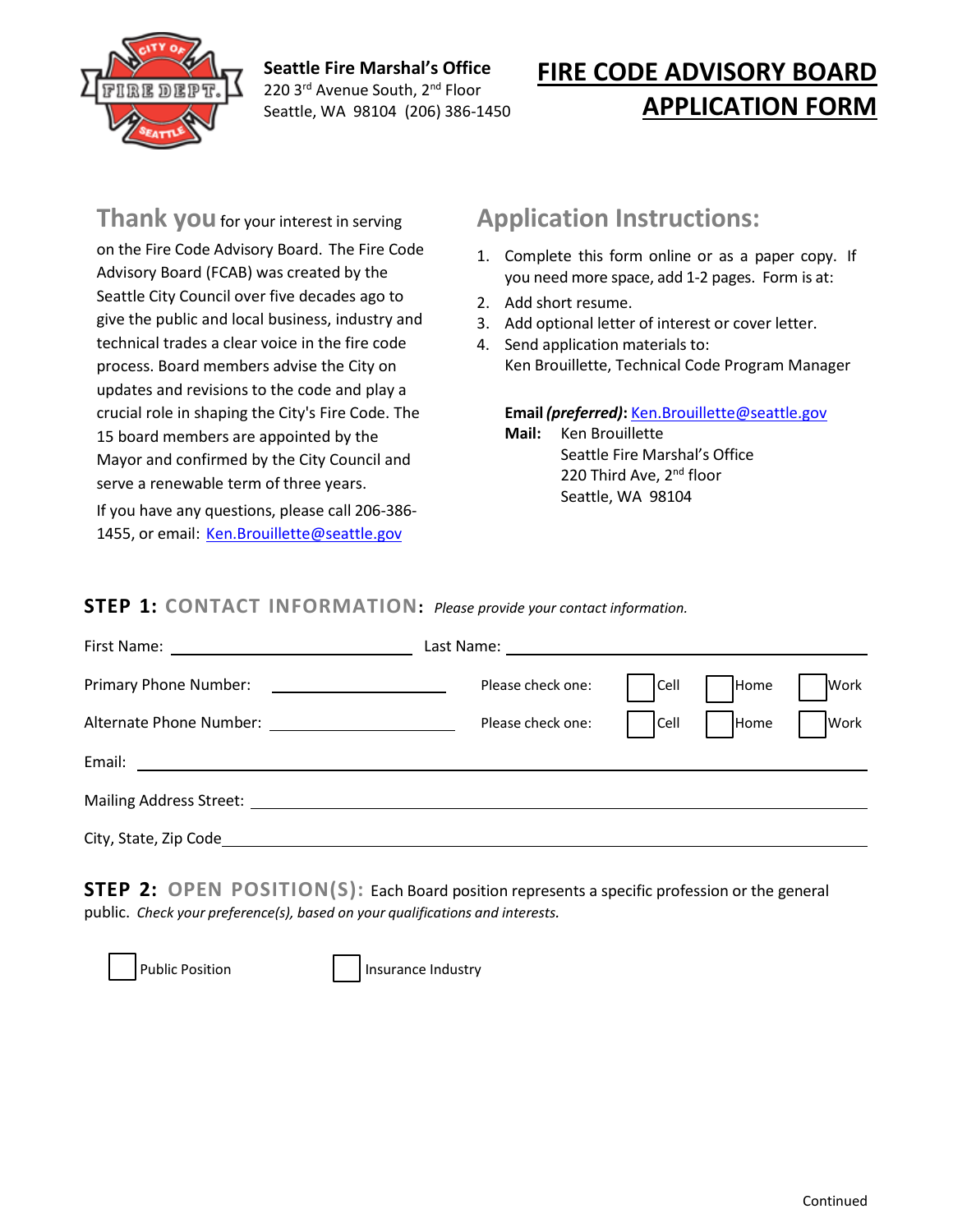

**Seattle Fire Marshal's Office**  220 3rd Avenue South, 2nd Floor Seattle, WA 98104 (206) 386-1450

# **FIRE CODE ADVISORY BOARD APPLICATION FORM**

**STEP 3: PERSONAL STATEMENT** I am interested in serving on this volunteer Board because:

How do you imagine that your expertise, experience and interests will benefit this Board and its work?

### **STEP 4: EXPERIENCE AND BACKGROUND**

List your occupation. Briefly describe your work experience.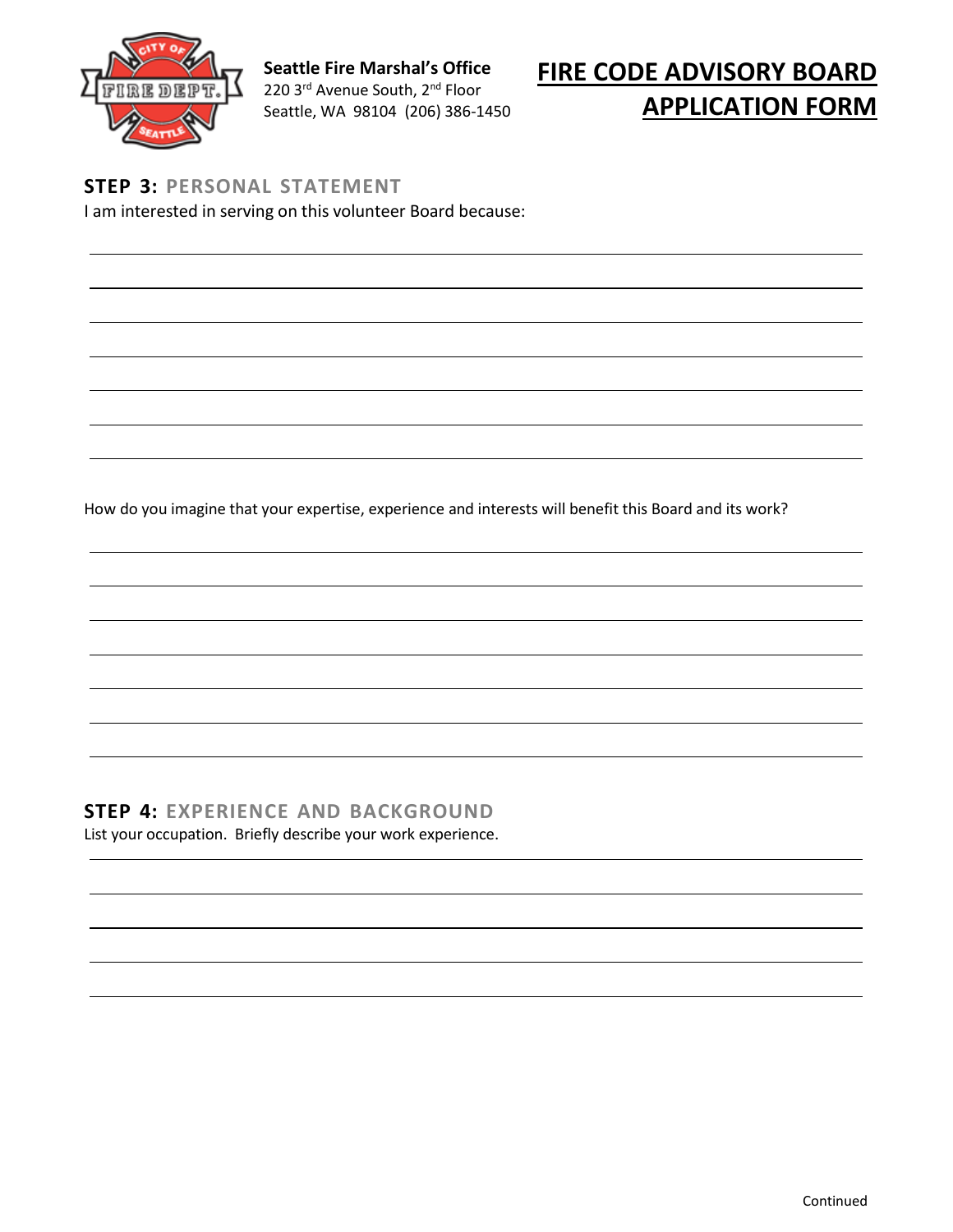

**Seattle Fire Marshal's Office**  220 3<sup>rd</sup> Avenue South, 2<sup>nd</sup> Floor Seattle, WA 98104 (206) 386-1450

# **FIRE CODE ADVISORY BOARD APPLICATION FORM**

#### **STEP 4, Cont'd:**

List your education. Also list your training and credentials relevant to this Board's work.

Describe any volunteer experience and your role. Include experience on a board or commission or a community, neighborhood or worship group.

#### **STEP 5: STATEMENT OF AVAILABILITY**

- I agree to reserve the first and third Tuesdays of each month from 1-3 p.m. to attend the Board's meetings at SFD Station 14 or other SFD location in Seattle. I understand the Board often meets only once a month and I will receive advance notice when meetings are cancelled.
- If I volunteer to join a subcommittee, I agree to reserve my time for that work, too.
- Generally, I can expect to work about 2 to 6 hours a month preparing for and attending meetings.
- If I cannot avoid a schedule conflict, I agree to update SFD promptly and share my meeting preparations.
- I can plan on notice about a week in advance, as possible, that SFD is canceling a scheduled meeting. Meeting frequency depends on work needs; some months may include only one meeting or no meeting.

I agree with the Statement of Availability. Date: